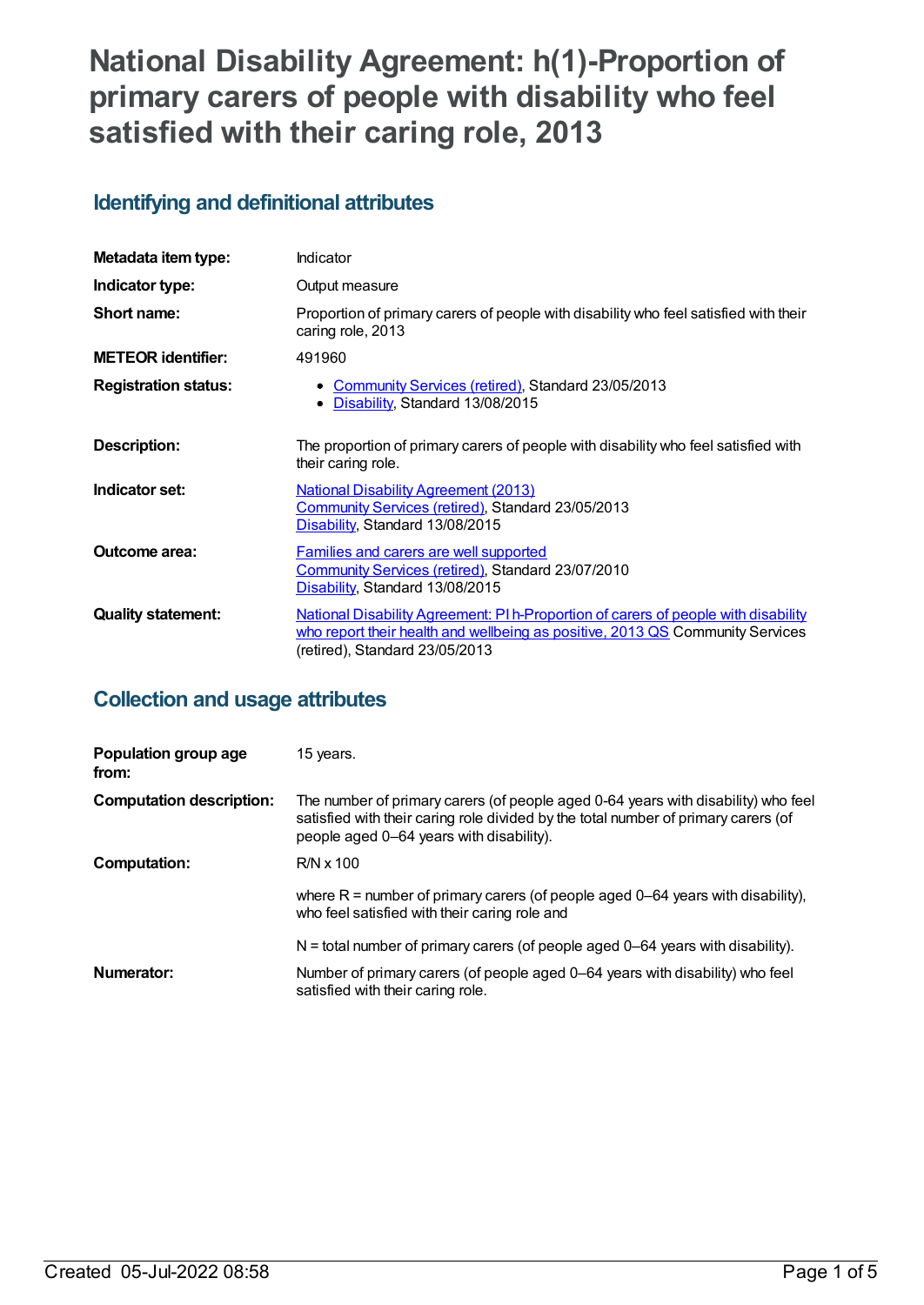#### **Data Element**

'Satisfaction with caring role' indicator

**Data Source**

ABS Survey of [Disability,](https://meteor.aihw.gov.au/content/445288) Ageing and Carers (SDAC), 2009

**Data Element / Data Set**

#### **Data Element**

Cared accommodation identifier

**Data Source**

ABS Survey of [Disability,](https://meteor.aihw.gov.au/content/445288) Ageing and Carers (SDAC), 2009

**Data Element / Data Set**

**Data Element**

Carer status (2003 definition)

**Data Source**

ABS Survey of [Disability,](https://meteor.aihw.gov.au/content/445288) Ageing and Carers (SDAC), 2009

### **Data Element / Data Set**

#### **Data Element**

Carer status (2009 definition)

**Data Source**

ABS Survey of [Disability,](https://meteor.aihw.gov.au/content/445288) Ageing and Carers (SDAC), 2009

### **Data Element / Data Set**

Person-age, total years N[NN]

**Data Source**

ABS Survey of [Disability,](https://meteor.aihw.gov.au/content/445288) Ageing and Carers (SDAC), 2009

**Denominator:** Total number of primary carers of people aged 0–64 years with disability.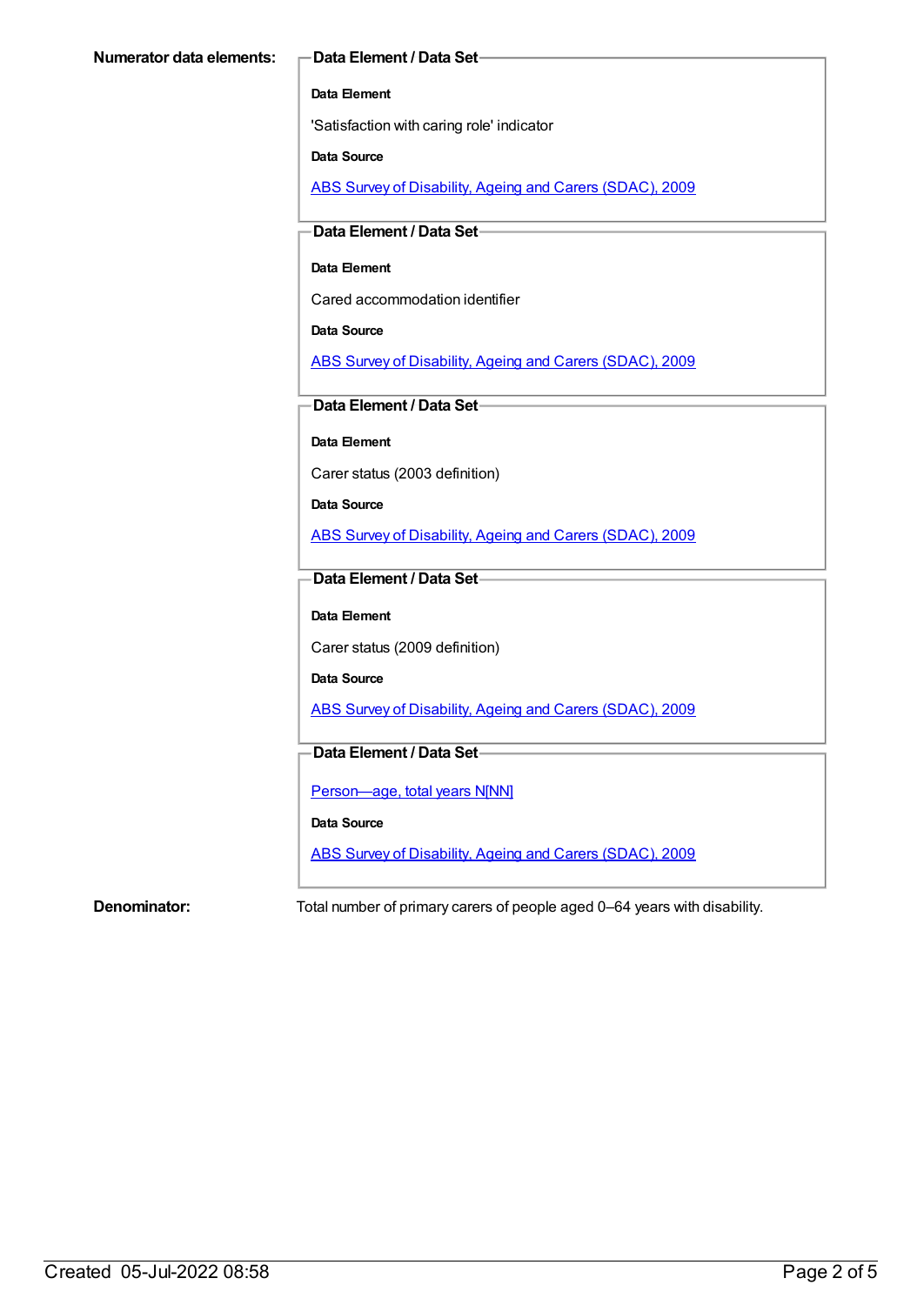| Denominator data |  |
|------------------|--|
| elements:        |  |

#### **Data Element / Data Set**

#### **Data Element**

Cared accommodation identifier

#### **Data Source**

ABS Survey of [Disability,](https://meteor.aihw.gov.au/content/445288) Ageing and Carers (SDAC), 2009

#### **Data Element / Data Set**

#### **Data Element**

Carer status (2003 definition)

#### **Data Source**

ABS Survey of [Disability,](https://meteor.aihw.gov.au/content/445288) Ageing and Carers (SDAC), 2009

#### **Data Element / Data Set**

#### **Data Element**

Carer status (2009 definition)

#### **Data Source**

ABS Survey of [Disability,](https://meteor.aihw.gov.au/content/445288) Ageing and Carers (SDAC), 2009

#### **Data Element / Data Set**

Person-age, total years N[NN]

**Data Source**

ABS Survey of [Disability,](https://meteor.aihw.gov.au/content/445288) Ageing and Carers (SDAC), 2009

**Disaggregation:** 2009 data (2009 definition for current year reporting and 2003 definition for time series), by State/Territory, by:

- Carer sex by carer age group (15-44, 45-64, 65 years and over, subtotal 15- 64 years, total)
- Carer remoteness area (major cities, other, total).

2009 data by State/Territory, by:

main recipient of care age group (0-14, 15-44, 45-64, total 0-64 years).

2009 data nationally, by:

- Carer remoteness area (major cities, inner regional, outer regional, remote, total)
- Carer country of birth (Australia, other English speaking countries, all English speaking countries, non-English speaking countries, total).

2003 data by State/Territory, by:

- Carer sex by carer age group (15-44, 45-64, 65 years and over, subtotal 15- 64 years, total)
- Carer remoteness area (major cities, other, total)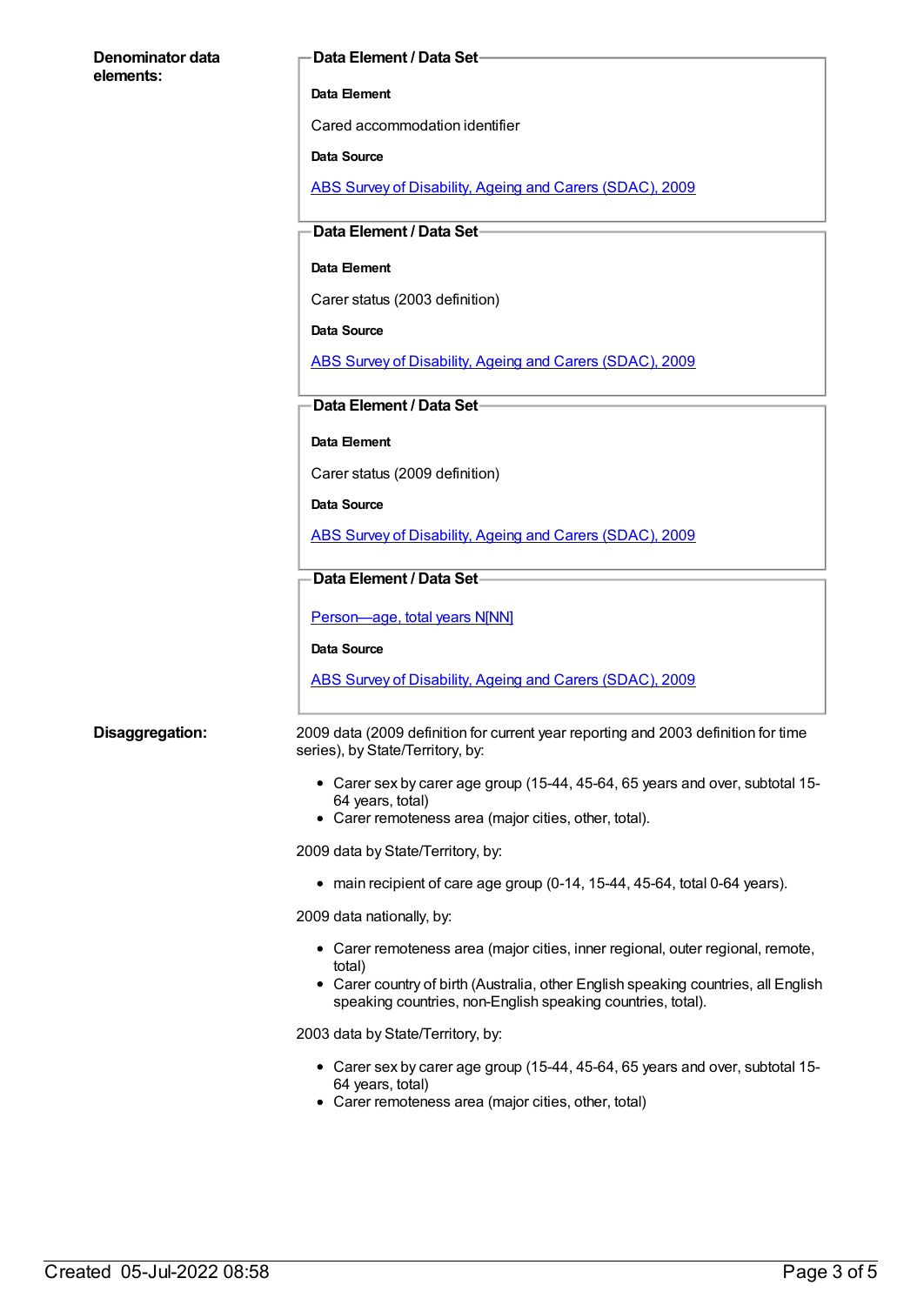#### **Disaggregation data elements:**

#### **Data Element / Data Set**

#### **Data Element**

Main recipient of care age group

**Data Source**

ABS Survey of [Disability,](https://meteor.aihw.gov.au/content/445288) Ageing and Carers (SDAC), 2009

**Data Element / Data Set**

[Person—Australian](https://meteor.aihw.gov.au/content/286919) state/territory identifier, code N

**Data Source**

ABS Survey of [Disability,](https://meteor.aihw.gov.au/content/445288) Ageing and Carers (SDAC), 2009

**Data Element / Data Set**

[Person—sex,](https://meteor.aihw.gov.au/content/287316) code N

**Data Source**

ABS Survey of [Disability,](https://meteor.aihw.gov.au/content/445288) Ageing and Carers (SDAC), 2009

**Data Element / Data Set**

Person-age, total years N[NN]

**Data Element / Data Set**

Person-country of birth, code (SACC 2008) NNNN

**Data Source**

ABS Survey of [Disability,](https://meteor.aihw.gov.au/content/445288) Ageing and Carers (SDAC), 2009

**Data Element / Data Set**

[Person—geographic](https://meteor.aihw.gov.au/content/489826) remoteness, classification (ASGC-RA) N

**Data Source**

ABS Survey of [Disability,](https://meteor.aihw.gov.au/content/445288) Ageing and Carers (SDAC), 2009

**Comments:** ABS Survey of Disability, Ageing and Carers (SDAC) 2003 used for time series.

Data disaggregation will depend on reliability of estimates.

## **Representational attributes**

| Percentage |
|------------|
| Real       |
| Person     |
| N[NN.N]    |
|            |

**Indicator conceptual framework**